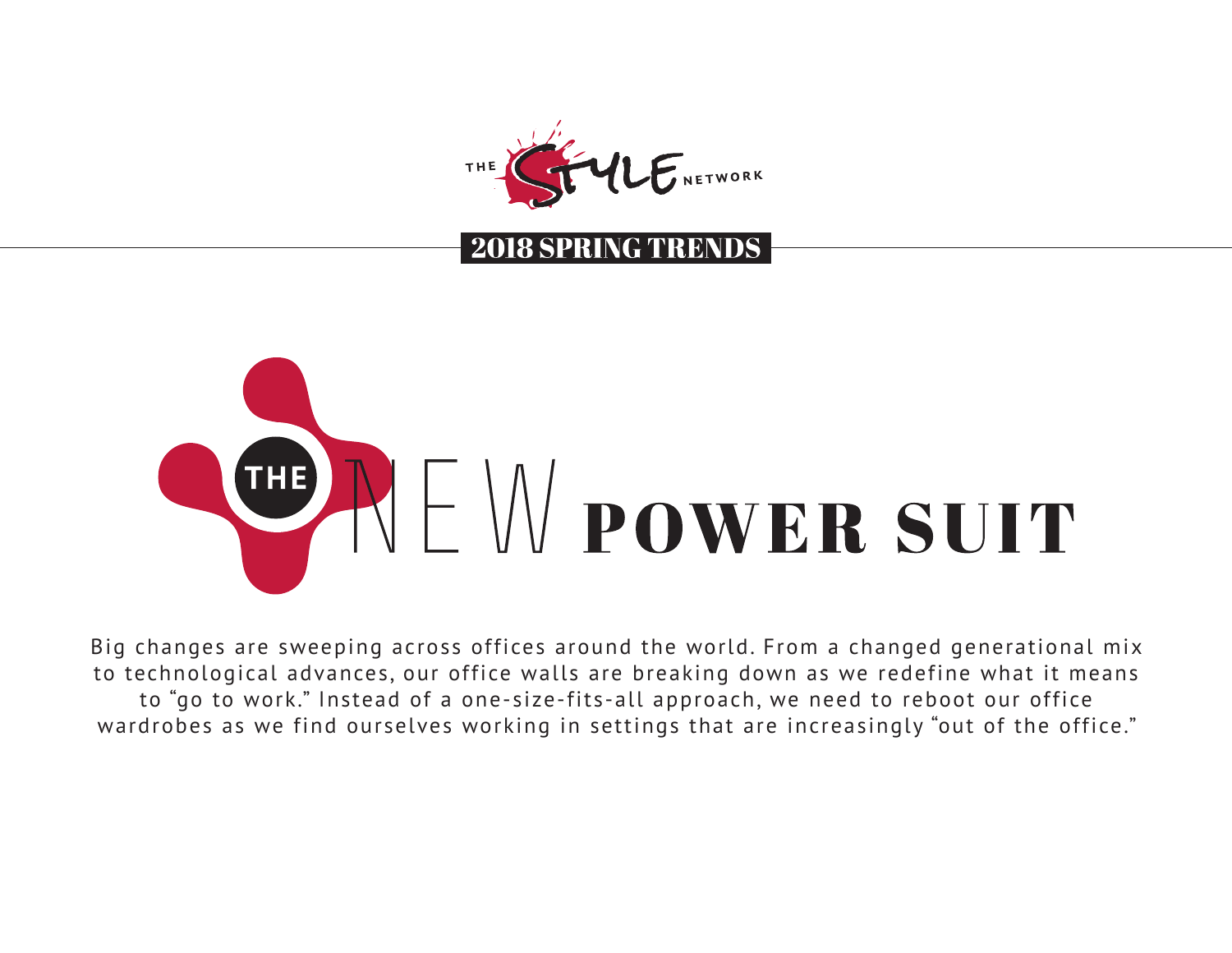

## WANT-TO-WEAR

**Instead of selecting items that your team "has to wear," choose options that everyone will want to wear both in and out of the office.**



**LNEA104** NEW ERA® LADIES HERITAGE BLEND 3/4-SLEEVE BASEBALL RAGLAN

**NE404** NEW ERA® ORIGINAL FIT DIAMOND ERA FLAT BILL SNAPBACK CAP **NEA130** NEW ERA® TRI-BLEND PERFORMANCE CREW TEE **NEA503** NEW ERA® FRENCH TERRY BASEBALL FULL-ZIP

**LNEA100** NEW ERA® LADIES HERITAGE BLEND CREW TEE **LNEA511** NEW ERA® LADIES TRI-BLEND FLEECE FULL-ZIP HOODIE

**NEA300** NEW ERA® VENUE HOME PLATE POLO **NEA512** NEW ERA® TRI-BLEND FLEECE 1/4-ZIP PULLOVER

**NEA131** NEW ERA® TRI-BLEND PERFORMANCE PULLOVER HOODIE TEE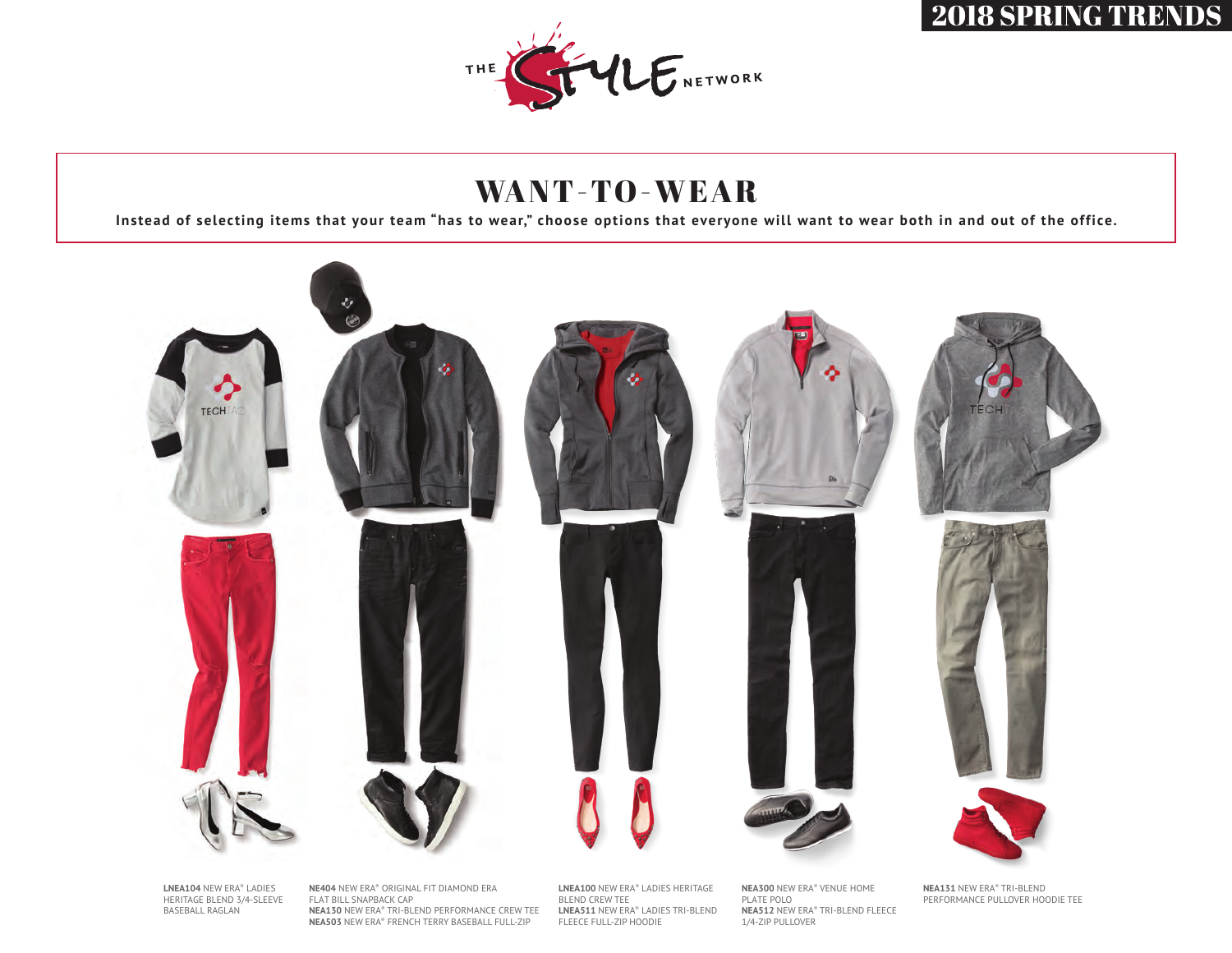



# HYBRID SPORT

Athleisure has become an everyday standard for many, incorporating SPORTY, COMFORTABLE STYLES with tailored details to create a transitional work wardrobe.

**NE1121** NEW ERA® DIAMOND ERA STRETCH CAP **NEA512** NEW ERA® TRI-BLEND FLEECE 1/4-ZIP PULLOVER



PHOTO-WORTHY Choose UNIQUE LOOKS that employees will want to photograph and share with their friends on social media.



URBAN-SPORT Dipped cord tips, 3-D branding and blackened nickel trims are inspired by DARK CITYSCAPES.

**NEA503** NEW ERA® FRENCH TERRY BASEBALL FULL-ZIP **LNEA104** NEW ERA® LADIES HERITAGE BLEND 3/4-SLEEVE BASEBALL RAGLAN

**A. NEA512** NEW ERA® TRI-BLEND FLEECE 1/4-ZIP PULLOVER **B. NEA510** NEW ERA® TRI-BLEND FLEECE PULLOVER HOODIE **C. NEA502** NEW ERA® FRENCH TERRY FULL-ZIP HOODIE